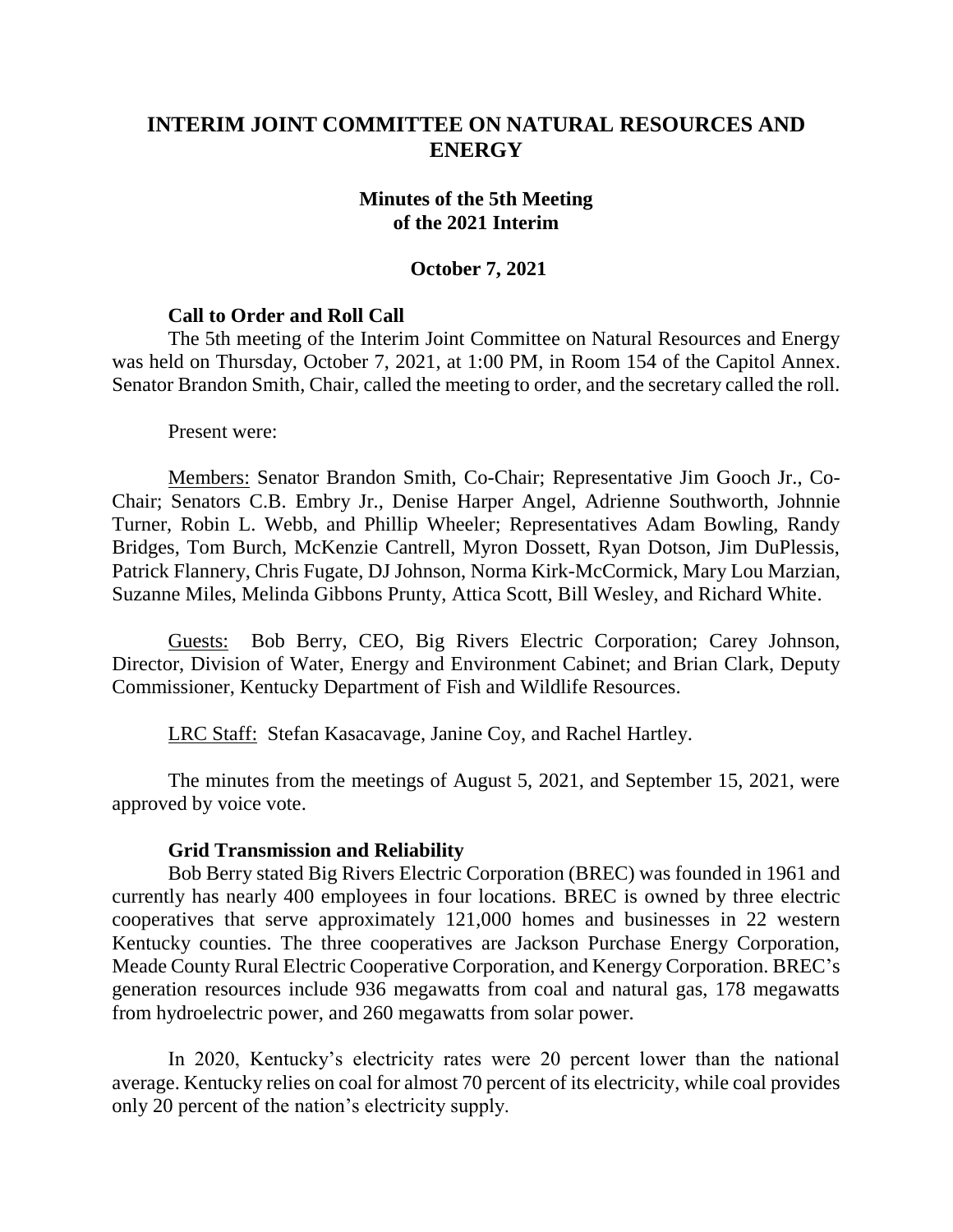BREC is a member of Midcontinent Independent System Operator (MISO). MISO operates the electricity grid across 15 states and part of Canada, serving 42 million people. MISO relies on coal and has the largest coal fleet of any region with almost 60,000 megawatts, which is one-fourth of the nation's coal fleet.

Mr. Berry testified that the Biden administration's goal of carbon free electricity by 2035 is not attainable. Maintaining grid reliability and resiliency requires dispatchable energy sources to fuel the grid when renewable energy is not being generated. Also, technological advances are still needed in carbon capture and battery storage research to achieve carbon free electricity. Coal and natural gas provide 92 percent of Kentucky's electricity. Customers would be responsible for the cost of new renewable generation and the stranded assets of current coal and gas plants being retired. BREC has reduced its carbon emissions by 71 percent since 2010.

California relies more on solar and wind power than any state. Solar and wind power provide 30 percent of California's electricity. In August 2021, California was forced to impose rolling blackouts on 2 million customers due to a lack of dispatchable electricity to generate power. MISO has expressed concern about the difficulty of operating its grid with 30 percent renewable energy.

By 2030, BREC will generate and access power from a diverse portfolio including: 178 megawatts from hydropower, 260 megawatts from solar, 417 megawatts from coal, and 470 megawatts from natural gas. BREC relies on coal and natural gas, but it is also investing in solar power. BREC supports a gradual transition of the electricity grid.

In response to Representative DuPlessis, Mr. Berry stated solar and hydropower are used to lower BREC's carbon footprint. Also key to reducing emissions has been BREC's success in decreasing its heat rate, which results in greater efficiency in converting fuel to electricity. In the last three years, BREC has decreased its heat rate by six percent. Mr. Berry stated that no more than 30 percent of BREC's portfolio will be renewable energy sources, and dispatchable electricity generation complements solar installations. BREC's current energy portfolio contains 20 percent renewable energy. Electric vehicle charging stations will require more power generation because of the added load.

In response to Representative Gibbons Prunty, Mr. Berry stated the location of the electric vehicle charging station will affect what type of power generation is used. BREC does power electric vehicle charging stations from its grid.

In response to Representative Miles, Mr. Berry stated that reclamation should be required for solar facilities at the end of their useful lives, just as it is required for coal mines.

Committee meeting materials may be accessed online at https://apps.legislature.ky.gov/CommitteeDocuments/262